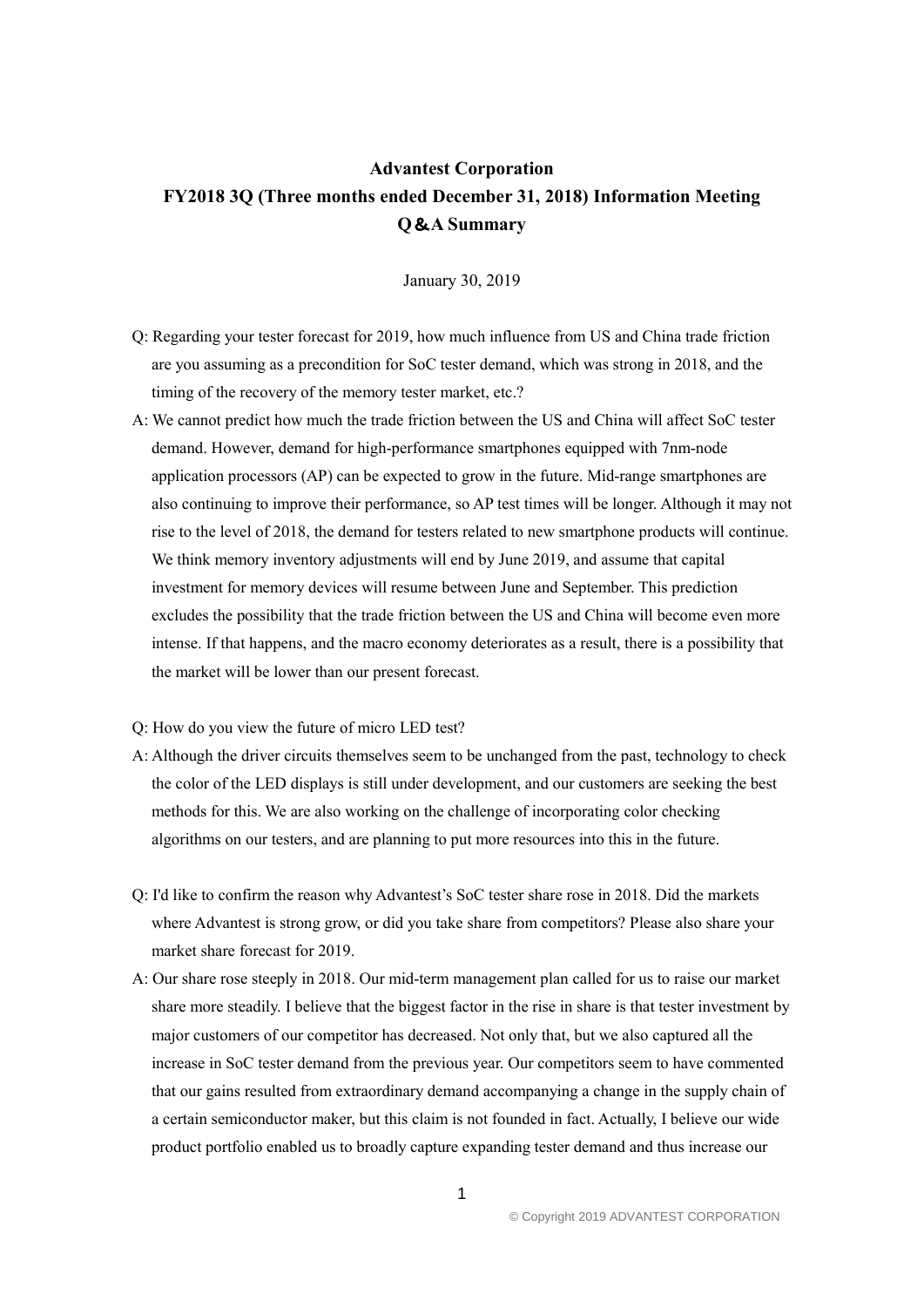share. However, as investment trends of major customers have a large influence on market share and fluctuations in market share are likely to occur in future, we hope to make use of our broad customer base, which is one of Advantest's great strengths, to maintain our market share.

Q: Please tell us your outlook for market share in 2019.

- A: We expect to maintain our market share in SoC testers this year. Regarding memory testers, we already have over 60% of the market, but we expect an even higher share. As memory semiconductors become more and more high-end in the future, there will be opportunities for us to increase market share. We anticipate that the market will shrink, but that our sales will shrink less proportionately.
- Q: Your marginal profit ratio is high, and any decrease in sales may lead to some decrease in operating profit level. Do you plan to implement cost reductions next fiscal year?
- A: We have introduced a system that reduces personnel costs in step with any decline in sales. Frankly, we think that this is not the time to raise profits by suppressing large expenses. While sales may decline in 2019, we believe this is the right time for investment. Off course we will avoid wasteful expenses. We think we can reduce expenses in correlation with sales, and continue our efforts to expand sales through various measures, including M&A.
- Q: If 2019 is only a pause in cyclical growth, as you indicated in your briefing materials, how do you picture the tester market in 2020? We expect memory will grow due to 5G related demand after inventory adjustments, but how about SoC? Won't test demand for APs with AI functions and TDDI (Touch and Display Driver Integration) reach a pause at that time? Or can we expect new demand sources?
- A: We think that the SoC tester market will also be driven by 5G, which will take off from 2020. Memory devices will also have larger capacity, and the SoC tester market will enter a growth phase. 5G base station-related business, especially, is expected to be quite large. As base station investment takes off, tester demand will expand.
- Q: Although 4Q has strong orders / sales momentum every year, you don't expect this seasonality this year?
- A: Since capital investment is suppressed in the memory market this year, we cannot expect to receive large orders in 4Q. In addition, the situation is completely different from one year ago. At that time our production lead time was prolonged, so customers ordered testers earlier to be sure of getting them, resulting in an increase in orders received. Now, as uncertainty in the world economy increases, customers are moving less proactively to secure testers. Our 4Q forecast takes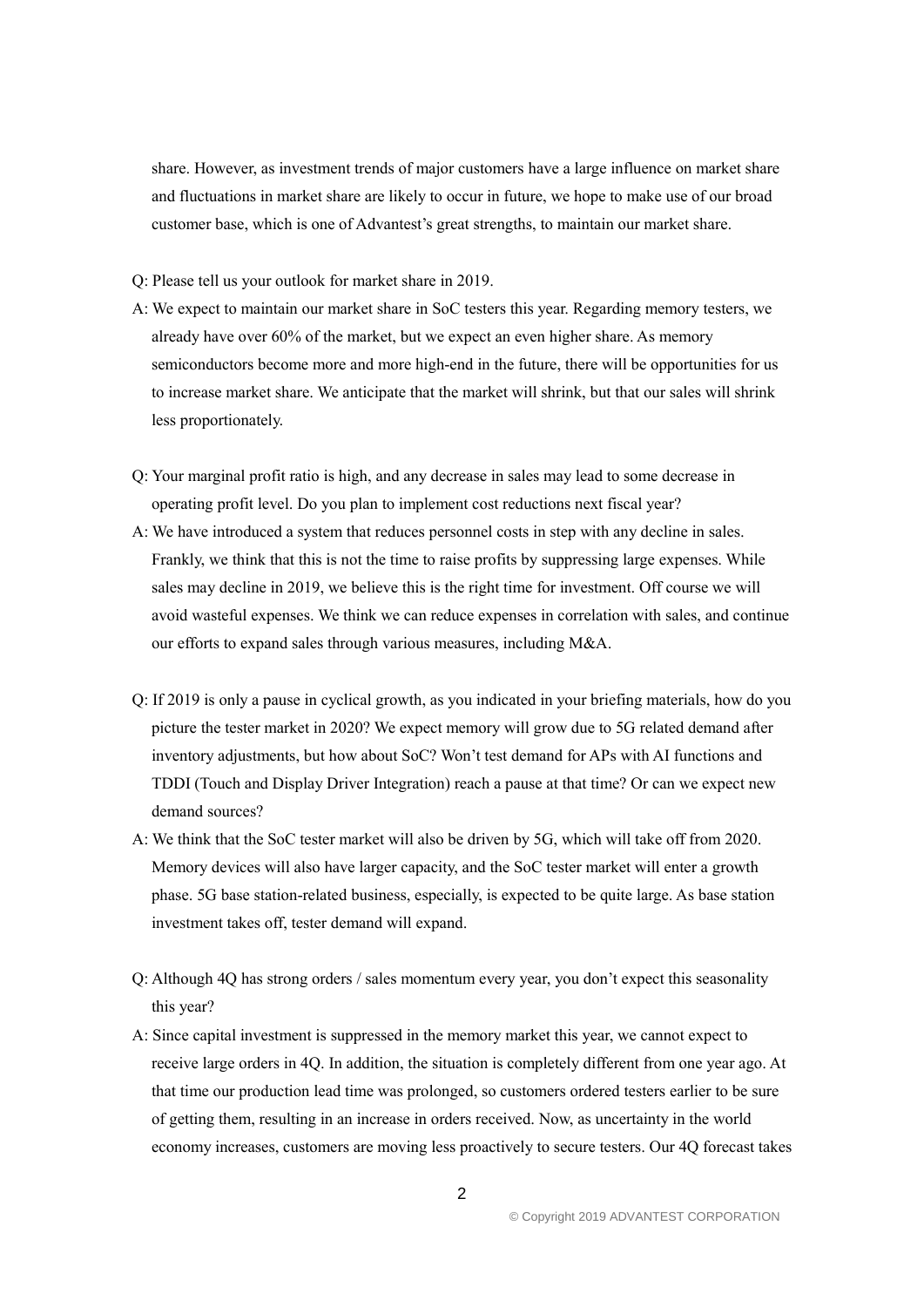all these factors into account.

- Q: I would like to confirm the timing of full-scale demand for 5G smartphones and demand for 5G base stations. Also, I would like to confirm how much demand for 4G base stations there has been in the past.
- A: For 4G, demand increased from 2015 to 2016, but 5G is just about to ramp up. This market is still at a rudimentary stage, and as a business it will ramp up in 2020, reaching full scale in the second half of 2020.
- Q: Considering your market outlook for 2019, what will your gross profit margin be next term? Will it stay as is or decline to a certain extent?
- A: SoC testers have a higher gross margin than memory. As we anticipate a stronger market deceleration in memory this time, we will aim for a gross profit margin that is about the same level or a little higher this year.
- Q: The SoC tester market is predicted to fall -15% YoY in 2019, but how will this be spaced over the first half and the second half? What will the pace of recovery in the second half be, and what kind of semiconductors will drive that recovery?
- A: The timing of new smartphone product introduction and the yield of advanced nodes are the key questions. We might see a demand ratio of about 4:6 in the first half vs the second half.
- Q: Although AI functions on APs have increased test time, what kind of factors will lengthen test time in the future?
- A: Although changes in the manufacturing process have the greatest influence on test time, customer efforts to reduce test cost and the yield of manufacturing processes also affect it. In 2019 adoption of EUV will ramp up, and we believe this will affect tester demand. With regard to DDIs (Display Driver ICs), while the CoF (Chip on Film) type of DDI requires doubled or tripled test times, parallelism is limited to up to 4 devices due to technological factors. Thus, advancing CoF conversion will increase test demand.
- Q: What memory tester business opportunities will DDR5 DRAM create? Your competitor has commented that they want to enter the high-speed DRAM test market. What do you think of this possibility?
- A: We expect DDR5 will ramp up at the end of 2019. Applications that use DDR5 or LPDDR5 are servers and smartphones. Two or three major smartphone makers will adopt LPDDR5 for new products to be released in 2020, and sample shipments from memory manufacturers will begin